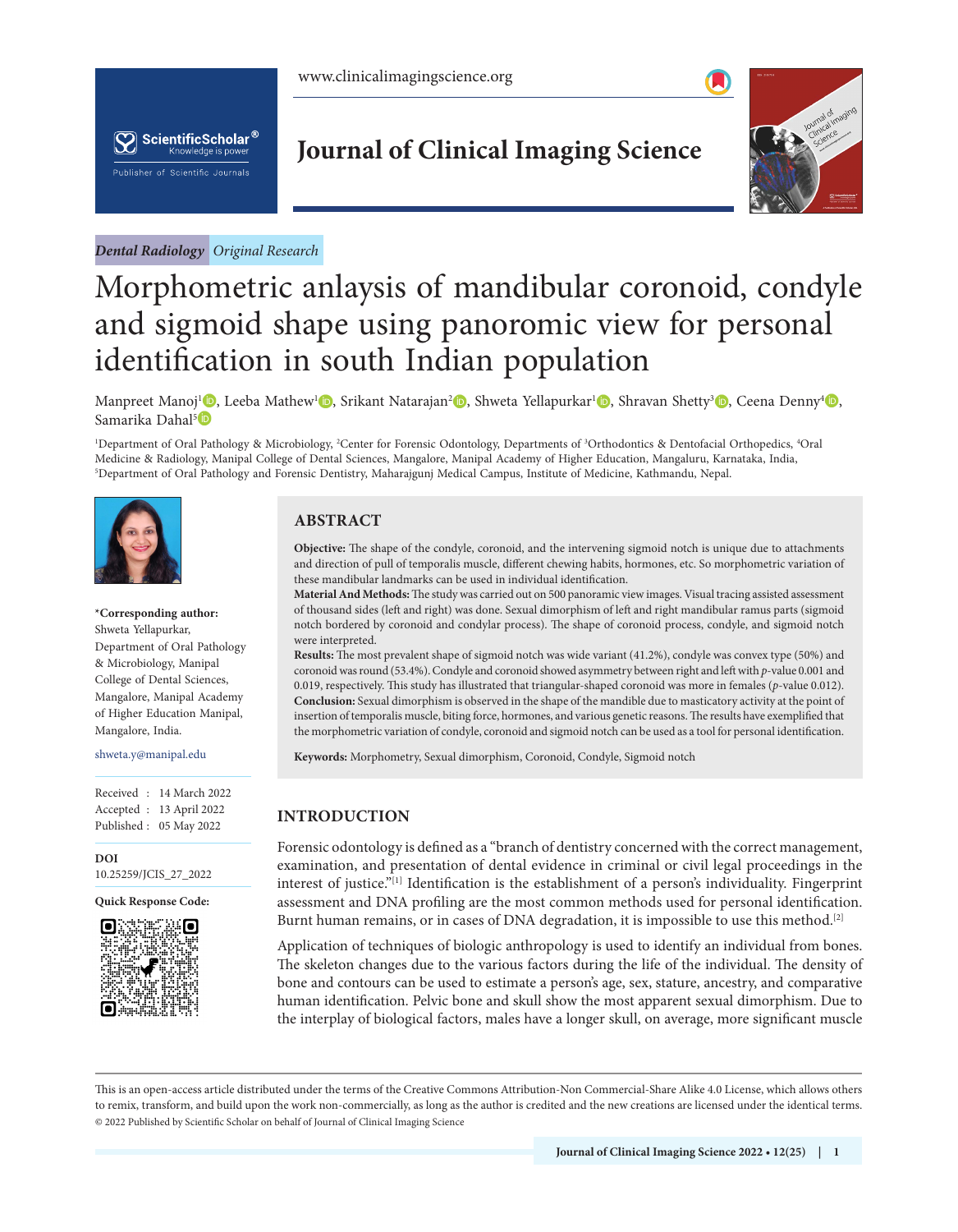development, and more rugged muscle attachment than females. Measurement of morphometric parameters and morphological variations of bone can identify a person. At birth, our bones are primarily soft cartilage. As they grow, hard bones replace the cartilage at different centers of growth. We can use this appearance to estimate the age of the individual up to 20 years as the bone growth is complete thereafter. After growth completion, degenerative bone changes, suture closure stages, etc. are used to estimate the individual's age.[[3](#page-4-2)] Many skull characteristics such as nasal opening, zygomatic bone, maxillary bone, and teeth are used to determine the race from the skeletal remaining.<sup>[[4\]](#page-4-3)</sup>

The mandible is the most durable and sexually dimorphic bone of the skull, and it is also known to resist post-mortem changes. Mandible and tympanic ossicles are the only mobile bones of the skull.<sup>[[5](#page-5-0)]</sup> Muscle attachment and function may dynamically affect the shape and orientation of the contours of the mandible. Attachment and action of temporalis and masseter muscle alter the shape of condyle and coronoid. Genetic determinants, hormonal variation in condyle, and coronoid itself can lead to different "shapes" of the sigmoid notch.<sup>[[6\]](#page-5-1)</sup>

In the present study, we accessed the morphological parameters of the shape of condyle, coronoid, and the intervening sigmoid notch as evolutionary markers to establish its efficiency in individual identification.

#### **MATERIALS AND METHODS**

<span id="page-1-5"></span><span id="page-1-4"></span><span id="page-1-3"></span>Five hundred radiographs of panoramic view were obtained from the Department of Oral Medicine and Radiology. The radiographs were obtained using Planmeca Promax 2D S3digital panoramic X-ray, Helsinki Finland. Taken at 68kv, 10 mA exposed for 15.8 seconds having exposure of 131mGy\*cm2 . Approval from the institutional ethics committee was obtained before the study (reference number:19052). Written consent for use of radiographs was obtained from the subjects before the evaluation. The radiographs were anonymized to prevent disclosure of patient identity before evaluation. A qualified radiologist having an experience of more than 10 years assessed the radiographs. Visual tracing of the outline of the coronoid and condyle was done to identify the morphology of coronoid, condyle, and sigmoid notch. The patients were distributed in the age range of 21–58 years and were categorized into four groups based on age, 20–30 years, 31–40 years, 41–50 years, and >50 years, respectively. Criteria given by Smita Tapas *et al*. were used to evaluate the shape of the mandibular condyle, coronoid, and intervening sigmoid notch.<sup>[[6](#page-5-1)]</sup> The shapes were interpreted as a triangular, round, beak, or flat coronoid process [[Figure 1A\]](#page-1-0), round, angled, convex, or flat condylar process [[Figure 1B\]](#page-1-1), and sloping, wide, or round sigmoid notch [[Figure 1C\]](#page-1-2).



**[Figure 1A:](#page-1-3)** Shape of Coronoid i) Round, ii) Triangular, iii) Break, iv) Flat

<span id="page-1-8"></span><span id="page-1-7"></span><span id="page-1-6"></span><span id="page-1-0"></span>

**[Figure 1B:](#page-1-4)** Shape of Condyle i) Wide, ii) Round, iii) Sloping

<span id="page-1-9"></span><span id="page-1-1"></span>

**[Figure 1C:](#page-1-5)** Shape of Sigmoid notch i) Round, ii) Convex, iii) Angled, iv) Flat

<span id="page-1-2"></span>The panoramic view radiographs were assessed systematically for alterations like developmental, traumatic, or other diseases if present were excluded from the study. Thousand sides (500 left and 500 right) were assessed, and comparisons of the shape of the condyle, coronoid, and intervening sigmoid notch were made between age, and gender. The proportions of the number of each shape of the condyle, coronoid, and sigmoid notch were described using number and percentage and sexual dimorphism was evaluated using chi-square tests. Analysis was done using IBM SPSS 20.0 (IBM, Chicago) and a significance level of 0.05 (95% confidence interval) was taken for statistical analysis.

#### **RESULTS**

One thousand sides (left and right) of 500 Panoramic view images constituted 217 (434 sides) males and 283 (566 sides) females. Tests of proportion evaluated the shapes of condyle, coronoid and sigmoid notch. The comparison between both sides was done using the McNemars chi-square test, and between the gender and different age groups using chi-square tests of association. On analysis of the symmetry of the shapes,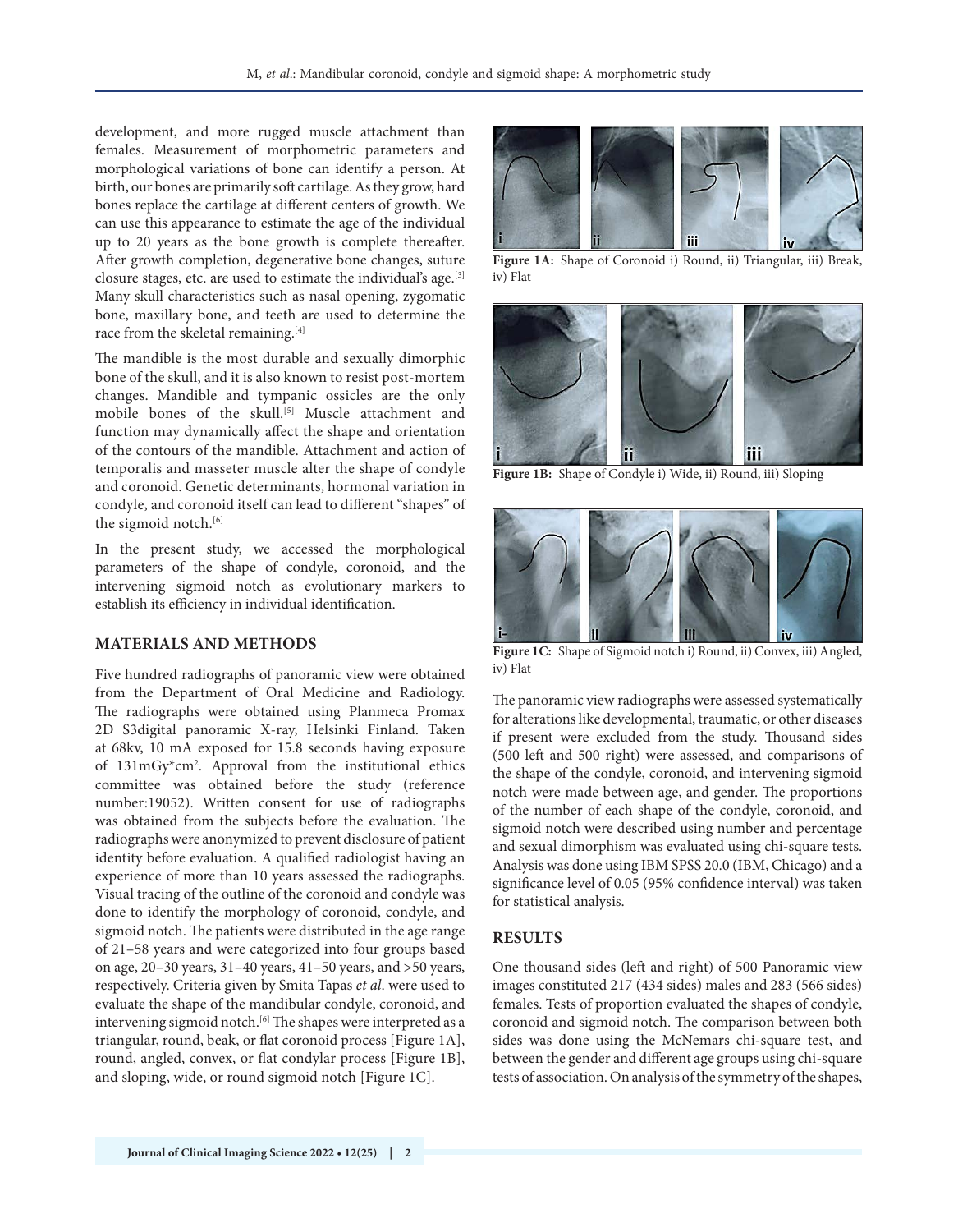the sigmoid notch was relatively symmetric. The majority of the cases had a wide pattern (41.2%). Only 23% of the cases were not concordant with 16% having the combination of sloping and wide type combination on the left and right sides. The condylar pattern was also symmetric, with half the cases having a convex shape (50.0%). Only 27.2% of the patients were not concordant, with 11.8% having the combination of round and convex type combination ( $p$ -value = 0.001). Coronoid patterns showed more than half the cases having a round pattern (53.4%). Only 26.2% of the cases were not concordant, with 16.8% having triangular and round type combinations (*p*-value = 0.019) [[Table 1\]](#page-2-0). On comparison of the shape of the sigmoid notch between females and males in 500 patients using the chi-square test, we found that there was a marginally higher proportion of sloping patterns in females with a higher proportion of round and wide patterns in males both in right and left sigmoid notch ( $p = 0.095$  and  $p = 0.078$  in right and left side, respectively). The shape of the condyle showed a more round and flat shape in males. In the coronoid process, the right coronoid showed a significant difference between the gender. There were 9.2% cases that were flat in males as compared to only 3.5% in females. Similarly, there was a higher proportion of triangular shape of coronoid in females accounting for 32.2% and only 22.6% in males (*p*-value of 0.012). A similar trend was not evident in the left coronoid, suggesting asymmetry in the shape of the coronoid [[Table 2\]](#page-3-0).

<span id="page-2-2"></span>The majority of the individuals had a wide pattern followed by a sloping pattern of sigmoid notch in all age groups. (*p*-value of 0.59 on the right and 0.343 on the left side). Evaluation of the left condyle shape showed a significant difference in the age groups with a *p*-value of 0.036. The right condyle, however, was found to be not significant with a *p*-value of 0.182. The left condyle significantly showed a round pattern in the age group of more than 50 years as well as less than 30 years. This indicated that condyle is more rounded in the young and old age groups whereas they are more angled or convex in the middle age groups. When we compare the shape of the right and left coronoids, there was no significant difference. The majority of the coronoid processes were rounded followed by triangular shapes. (*p*-value of 0.284 on the right and 0.193 on the left side) [\[Table 3\]](#page-4-4).

#### <span id="page-2-3"></span>**DISCUSSION**

<span id="page-2-1"></span>Forensic analysis by comparing antemortem and post-mortem radiographs is one of the most preferred methods for personal identification. Panoramic images are the most frequently advised radiographs for diagnosing and monitoring various treatment procedures in dentistry. When retained, they can serve as antemortem records in the personal identification process. Developmental discrepancies, hereditary determinants, and functional variation that arise during the growth process are the major cause of morphological variation of anatomic structure. In this study, the articular and functional parts of the mandible (condyle) coronoid and intervening sigmoid notch were evaluated in panoramic radiographs.<sup>[\[6](#page-5-1)]</sup>

Rounding of the coronoid process was the most common type followed by triangular shape. The right coronoid form showed a significant difference between the gender. Males showed more prevalence of flat coronoid process whereas triangular pattern was more common in females. Our findings were opposite to the findings in the North Indian population as research by Tapas *et al*., and in the Maharashtrians, as shown by D Jadav S and Kadam *et al*.<sup>[\[7-](#page-5-2)[9\]](#page-5-3)</sup> Hook/beak shape followed by the triangular shape of coronoid was most prevalent in the West Indian population. This difference in both sexes might be due to different chewing habits, hormonal variations, and attachment variations.<sup>[\[10\]](#page-5-4)</sup> Studies have shown that males have

<span id="page-2-6"></span><span id="page-2-5"></span><span id="page-2-4"></span>**Chi-**

<span id="page-2-0"></span>**[Table 1:](#page-2-1)** Mc Nemars Chi-square test to test the symmetry of patterns of the left and right side of condyle, coronoid, and sigmoid notch shapes

|                  |                                |                          |                           |                        |                                         |                                         |                                       |                               |                                               |                                 | UII-<br>square<br>value |
|------------------|--------------------------------|--------------------------|---------------------------|------------------------|-----------------------------------------|-----------------------------------------|---------------------------------------|-------------------------------|-----------------------------------------------|---------------------------------|-------------------------|
|                  | <b>Agreement of pattern</b>    |                          |                           |                        | Combination of the patterns noted       |                                         |                                       |                               |                                               |                                 |                         |
|                  | Sloping                        | Wide                     | Round                     |                        | Sloping-<br>wide                        | Sloping-<br>round                       | Wide-round                            |                               |                                               |                                 |                         |
| Sigmoid<br>notch | 135<br>$(27.0\%)$              | 206<br>$(41.2\%)$        | 44<br>$(8.8\%)$           |                        | 80<br>$(16.0\%)$                        | 7<br>$(1.4\%)$                          | 28<br>$(5.6\%)$                       |                               |                                               |                                 | 6.536<br>(0.0880)       |
|                  | Round                          | Angled                   | Convex                    | Flat                   | Round-<br>angled                        | Round-<br>convex                        | Round-flat                            | Angledcon-<br>vex             | Angled-<br>flat                               | $Con-$<br>vex-flat              |                         |
| Condyle          | 78<br>$(15.6\%)$<br>Triangular | 31<br>$(6.2\%)$<br>Round | 250<br>$(50.0\%)$<br>Beak | 5<br>$(1.0\%)$<br>Flat | 15<br>$(3.0\%)$<br>Triangular-<br>round | 59<br>$(11.8\%)$<br>Triangular-<br>beak | 8<br>$(1.6\%)$<br>Triangular-<br>flat | 43<br>$(8.6\%)$<br>Round-beak | $\overline{2}$<br>$(0.4\%)$<br>Round-<br>flat | 9<br>$(1.8\%)$<br>Beak-<br>flat | 21.875<br>(0.001)       |
| Coronoid         | 96<br>$(19.2\%)$               | 267<br>$(53.4\%)$        | $(0.2\%)$                 | 5<br>$(1.0\%)$         | 84<br>$(16.8\%)$                        | 6<br>$(1.2\%)$                          | 5<br>$(1.0\%)$                        | 5<br>$(1.0\%)$                | 29<br>$(5.8\%)$                               | 2<br>$(0.4\%)$                  | 15.223<br>(0.019)       |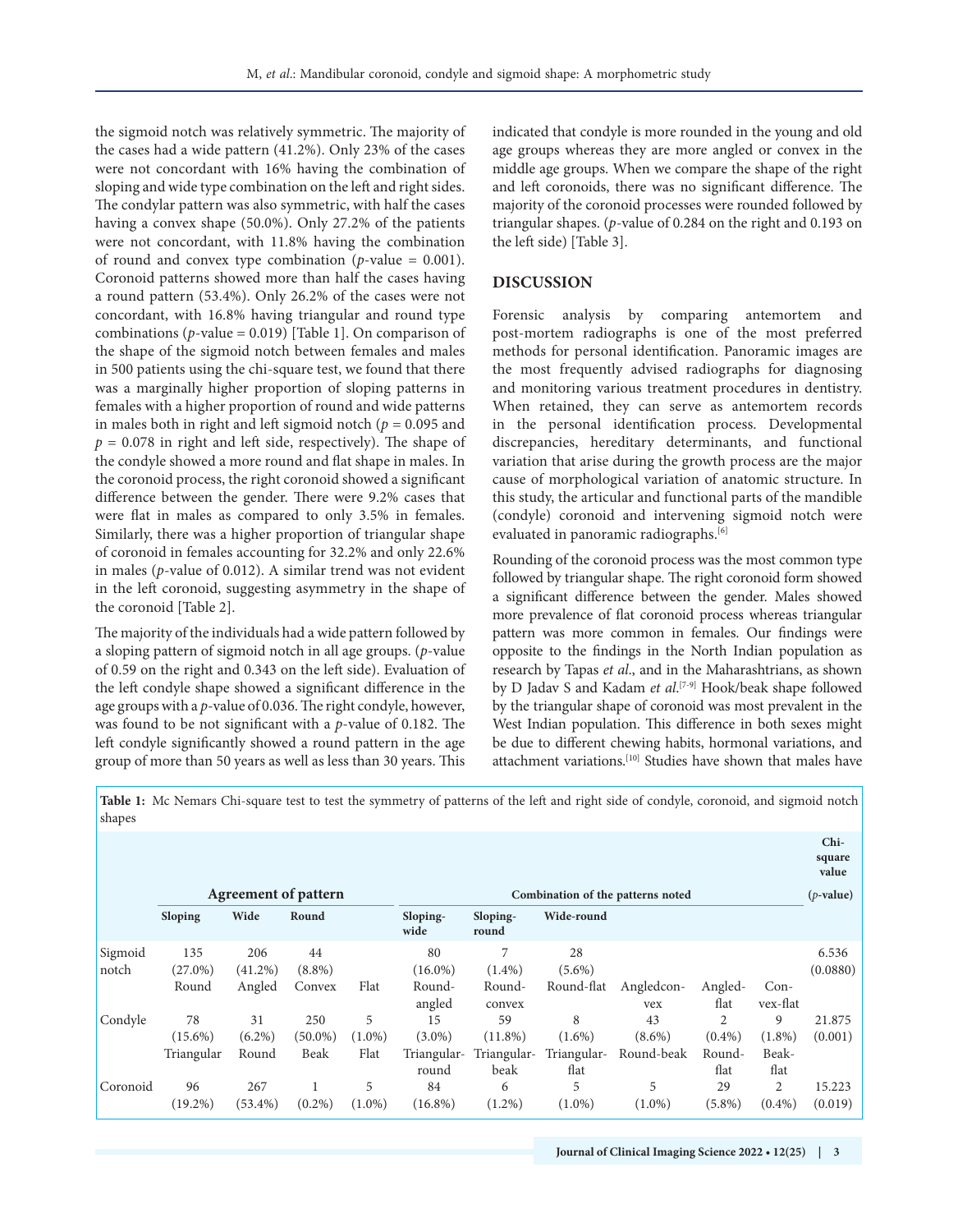M, *et al*.: Mandibular coronoid, condyle and sigmoid shape: A morphometric study

<span id="page-3-0"></span>

| Table 2: Chi-square test to compare the sex and shape of coronoid, condyle, and sigmoid notch |            |                |                  |                |            |            |  |  |
|-----------------------------------------------------------------------------------------------|------------|----------------|------------------|----------------|------------|------------|--|--|
|                                                                                               | Categories | ${\bf N}$      | <b>Sex</b>       |                | Chi-square | $p$ -value |  |  |
|                                                                                               |            |                | Female $[N (%)]$ | Male $[N (%)]$ |            |            |  |  |
| Shape of right                                                                                | Sloping    | 184            | 113 (39.9)       | 71(32.7)       | 4.708      | 0.095      |  |  |
| sigmoid notch                                                                                 | Wide       | 249            | 139 (49.1)       | 110(50.7)      |            |            |  |  |
|                                                                                               | Round      | 67             | 31(11)           | 36(16.6)       |            |            |  |  |
| Shape of left                                                                                 | Sloping    | 173            | 109(38.5)        | 64(29.5)       | 5.106      | 0.078      |  |  |
| sigmoid notch                                                                                 | Wide       | 271            | 147 (51.9)       | 124(57.1)      |            |            |  |  |
|                                                                                               | Round      | 56             | 27(9.5)          | 29 (13.4)      |            |            |  |  |
| Shape of right                                                                                | Round      | 135            | 70 (24.7)        | 65(30)         | 4.158      | 0.245      |  |  |
| condyle                                                                                       | Angled     | 64             | 34(12)           | 30(13.8)       |            |            |  |  |
|                                                                                               | Convex     | 291            | 175(61.8)        | 116(53.5)      |            |            |  |  |
|                                                                                               | Flat       | 10             | 4(1.4)           | 6(2.8)         |            |            |  |  |
| Shape of left condyle                                                                         | Round      | 103            | 53 (18.7)        | 50(23)         | 2.256      | 0.521      |  |  |
|                                                                                               | Angled     | 58             | 31(11)           | 27(12.4)       |            |            |  |  |
|                                                                                               | Convex     | 320            | 189 (66.8)       | 131 (60.4)     |            |            |  |  |
|                                                                                               | Flat       | 19             | 10(3.5)          | 9(4.1)         |            |            |  |  |
| Shape of right                                                                                | Triangular | 140            | 91(32.2)         | 49(22.6)       | 10.916     | 0.012      |  |  |
| coronoid                                                                                      | Round      | 319            | 176(62.2)        | 143 (65.9)     |            |            |  |  |
|                                                                                               | Beak       | 11             | 6(2.1)           | 5(2.3)         |            |            |  |  |
|                                                                                               | Flat       | 30             | 10(3.5)          | 20(9.2)        |            |            |  |  |
| Shape of left                                                                                 | Triangular | 147            | 91 (32.2)        | 56(25.8)       | 3.824      | 0.281      |  |  |
| coronoid                                                                                      | Round      | 333            | 182 (64.3)       | 151 (69.6)     |            |            |  |  |
|                                                                                               | Beak       | $\overline{4}$ | 1(0.4)           | 3(1.4)         |            |            |  |  |
|                                                                                               | Flat       | 16             | 9(3.2)           | 7(3.2)         |            |            |  |  |

higher muscle forces that accelerate the mandible faster during the chewing cycle, leading to a greater velocity of movement.<sup>[\[11](#page-5-12)]</sup> This higher force may elongate the coronoid due to the action of the temporalis muscle.<sup>[[12](#page-5-10)]</sup> The genetic composition is the most important contributing factor to sexual dimorphism.[\[13](#page-5-13)] Testosterone also affects the remodeling of bone.<sup>[[14](#page-5-14)]</sup> The change in form of the coronoid correlates with a larger functional load initially which gets remodeled as a rounded followed by the triangular shape, flat shape and least being a beak. There are multiple theories proposed to explain the elongated coronoid process. They include temporalis hyperactivity, dysfunction of the temporomandibular joint caused by chronic disc displacement, dental causes like the guidance of occlusion and variation in condylar inclination, and other factors like hormonal stimulus, nutrition, and genetic inheritance.<sup>[\[12](#page-5-10)]</sup>

The convex shape was the most common form of condyle, seconded by the round shape in our study. In the study conducted by Sahithi et al.,<sup>[\[4\]](#page-4-3)</sup> males predominantly had angular condyles and females had rounded condyles in the South Indian population. Mandibular growth in vertical as well as horizontal directions is influenced by the condylar cartilage. Changes can be brought about by pathologies such as ankyloses, condylar hyperplasia, infections, tumors, and fractures.<sup>[\[6\]](#page-5-1)</sup> Even after growth cessation, the mandibular and temporal parts of the TMJ are both thought to maintain their capacity for remodeling.<sup>[\[15\]](#page-5-15)</sup> Bone can change its shape by <span id="page-3-9"></span><span id="page-3-5"></span><span id="page-3-4"></span>regulating bone formation and resorption, often responding to forces. One of the purposes of this shaping is to limit any risk of fracture. So as age advances, condyle gets remodeled as rounded.<sup>[[16\]](#page-5-5)</sup> Condylar morphology is shown to be influenced by the loss of dentition. Dentition status, as well as chewing habits of dentate individuals, significantly determine the morphology of condyle.[\[17\]](#page-5-6)

<span id="page-3-10"></span><span id="page-3-7"></span><span id="page-3-6"></span>Many researchers have shown sexual dimorphism of ramus of the mandible. A further high degree of accuracy in predicting sex using ramus height, condylar height, and intercondylar distance has been noted.[[18-](#page-5-7)[24](#page-5-8)]

<span id="page-3-11"></span><span id="page-3-2"></span><span id="page-3-1"></span>The shape of the sigmoid notch was predominantly wide followed by sloping and round forms. This is similar to results published by Sahithi *et al*.,<sup>[\[4](#page-4-3)]</sup> Ashwini *et al.*,<sup>[\[25\]](#page-5-9)</sup> and Saraswathi *et al*. [\[12\]](#page-5-10)

#### **Merits and demerits**

<span id="page-3-8"></span><span id="page-3-3"></span>Although panoramic view has limitations in terms of magnification errors and distortion it has many advantages that cannot be ignored. Few of them being economical, nominal radiation dosage, rapid turnaround time, and wide coverage area. Along with the other facts that contrast, brightness amplification, and image expansion give an accurate and repeatable means of measuring the selected spots.<sup>[[26](#page-5-11)]</sup>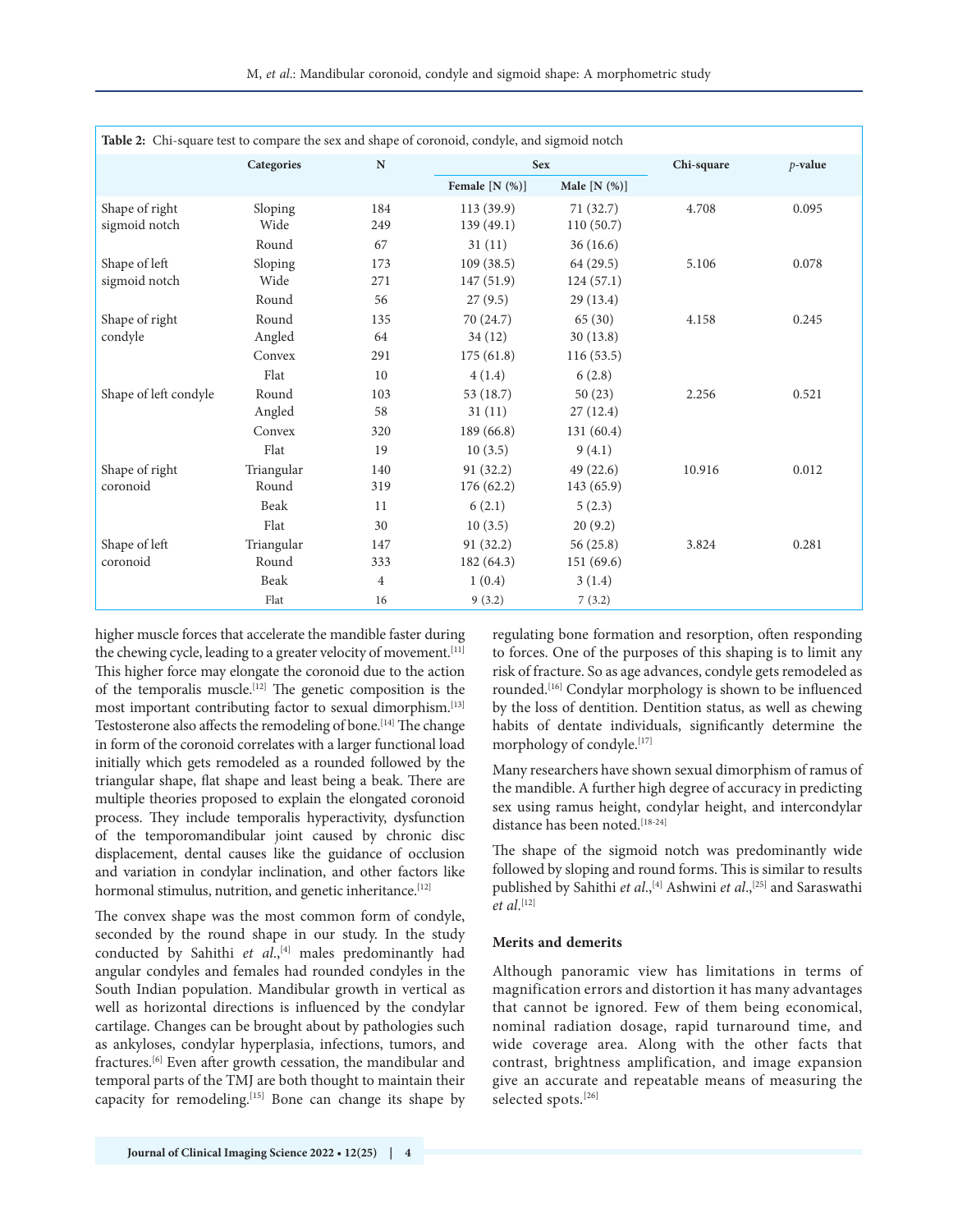<span id="page-4-4"></span>

| Table 3: Chi-square test to compare the age groups and shape of coronoid sigmoid notch and condyle |            |                |                         |                          |                         |                           |        |       |  |
|----------------------------------------------------------------------------------------------------|------------|----------------|-------------------------|--------------------------|-------------------------|---------------------------|--------|-------|--|
|                                                                                                    | Categories | ${\bf N}$      |                         | Age                      | Chi-square              | $p$ -value                |        |       |  |
|                                                                                                    |            |                | $<$ 30 years [N<br>(%)] | 31-40 years<br>$[N(\%)]$ | $41-50$ years<br>[N(%)] | $>50$ years [N<br>$(\%)]$ |        |       |  |
| Shape of right<br>sigmoid notch                                                                    | Sloping    | 184            | 93 (37.1)               | 36(43.4)                 | 25(32.1)                | 30(34.1)                  | 4.643  | 0.59  |  |
|                                                                                                    | Wide       | 249            | 123 (49)                | 40(48.2)                 | 43(55.1)                | 43 (48.9)                 |        |       |  |
|                                                                                                    | Round      | 67             | 35(13.9)                | 7(8.4)                   | 10(12.8)                | 15(17)                    |        |       |  |
| Shape of left<br>sigmoid notch                                                                     | Sloping    | 173            | 93 (37.1)               | 31(37.3)                 | 22(28.2)                | 27(30.7)                  | 6.764  | 0.343 |  |
|                                                                                                    | Wide       | 271            | 128(51)                 | 48 (57.8)                | 46(59)                  | 49 (55.7)                 |        |       |  |
|                                                                                                    | Round      | 56             | 30(12)                  | 4(4.8)                   | 10(12.8)                | 12(13.6)                  |        |       |  |
| Shape of right<br>condyle                                                                          | Round      | 135            | 77 (30.7)               | 18(21.7)                 | 17(21.8)                | 23(26.1)                  | 12.593 | 0.182 |  |
|                                                                                                    | Angled     | 64             | 21(8.4)                 | 12(14.5)                 | 15(19.2)                | 16(18.2)                  |        |       |  |
|                                                                                                    | Convex     | 291            | 148 (59)                | 52(62.7)                 | 44(56.4)                | 47(53.4)                  |        |       |  |
|                                                                                                    | Flat       | 10             | 5(2)                    | 1(1.2)                   | 2(2.6)                  | 2(2.3)                    |        |       |  |
| Shape of left<br>condyle                                                                           | Round      | 103            | 62 (24.7)               | 12(14.5)                 | 9(11.5)                 | 20 (22.7)                 | 17.939 | 0.036 |  |
|                                                                                                    | Angled     | 58             | 23(9.2)                 | 12(14.5)                 | 16(20.5)                | 7(8)                      |        |       |  |
|                                                                                                    | Convex     | 320            | 155(61.8)               | 56 (67.5)                | 49(62.8)                | 60(68.2)                  |        |       |  |
|                                                                                                    | Flat       | 19             | 11(4.4)                 | 3(3.6)                   | 4(5.1)                  | 1(1.1)                    |        |       |  |
| Shape of right<br>coronoid                                                                         | Triangular | 140            | 72 (28.7)               | 30(36.1)                 | 20(25.6)                | 18(20.5)                  | 10.874 | 0.284 |  |
|                                                                                                    | Round      | 319            | 154(61.4)               | 49 (59)                  | 53(67.9)                | 63 (71.6)                 |        |       |  |
|                                                                                                    | Beak       | 11             | 5(2)                    | 1(1.2)                   | 3(3.8)                  | 2(2.3)                    |        |       |  |
|                                                                                                    | Flat       | 30             | 20(8)                   | 3(3.6)                   | 2(2.6)                  | 5(5.7)                    |        |       |  |
| Shape of left<br>coronoid                                                                          | Triangular | 147            | 78 (31.1)               | 27(32.5)                 | 20(25.6)                | 22(25)                    | 12.365 | 0.193 |  |
|                                                                                                    | Round      | 333            | 159(63.3)               | 52(62.7)                 | 56 (71.8)               | 66 (75)                   |        |       |  |
|                                                                                                    | Beak       | $\overline{4}$ | 2(0.8)                  | 2(2.4)                   | 0(0)                    | 0(0)                      |        |       |  |
|                                                                                                    | Flat       | 16             | 12(4.8)                 | 2(2.4)                   | 2(2.6)                  | 0(0)                      |        |       |  |

#### **CONCLUSION**

Genetic and epigenetic factors give an individual a distinctive phenotype. Due to differences in insertion and action of muscles of mastication (especially temporalis muscle), occlusal load, hormones, and various genetic reasons the shape of the coronoid, condyle, and intervening sigmoid notch varies by gender and on the right and left side. The results have exemplified that the morphometric variation of condyle, coronoid and sigmoid notch can be used as a tool for personal identification.

#### **Declaration of patient consent**

Patient consent is not required as there are no patients in this study.

#### **Financial support and sponsorship**

Nil.

#### **Conflicts of interest**

There are no conflicts of interest.

#### **REFERENCES**

- <span id="page-4-0"></span>[1.](#page-0-0) Herschaft E. Forensic dentistry: Oral and maxillofacial Pathology, first South Asian edition. New Delhi:Elsevier 2016:818–25.
- <span id="page-4-1"></span>[2.](#page-0-1) Nagaraj T, Nigam H, Santosh HN, Gogula S, Sumana CK, Sahu P. Morphological variations of the coronoid process, condyle and sigmoid notch as an adjunct in personal identification. J Med Radiol Pathol Surg 2017;4:1–5.
- <span id="page-4-2"></span>[3.](#page-1-6) Krishan, K., Kanchan, T, Thakur, S. A study of morphological variations of the human ear for its applications in personal identification. Egypt J Forensic Sci 2019; 9:1–11.
- <span id="page-4-3"></span>[4.](#page-1-7) Sahithi D, Reddy S, Teja D, Koneru J, Praveen KN, Sruthi R. Reveal the concealed – morphological variations of the coronoid process, condyle and sigmoid notch in personal identification. Egypt J Forensic Sci 2016;6:108–13.